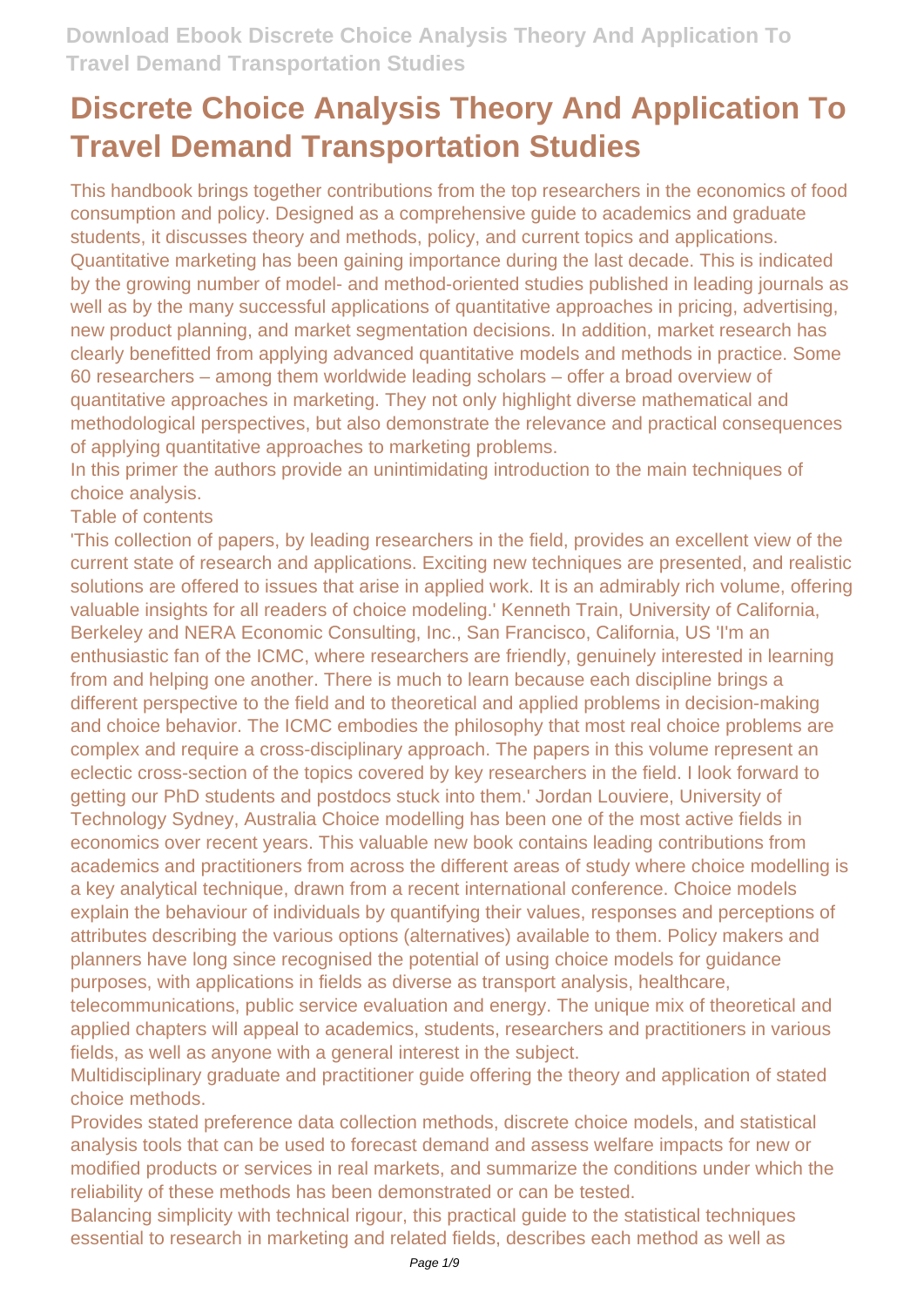showing how they are applied. The book is accompanied by two real data sets to replicate examples and with exercises to solve, as well as detailed guidance on the use of appropriate software including: - 750 powerpoint slides with lecture notes and step-by-step guides to run analyses in SPSS (also includes screenshots) - 136 multiple choice questions for tests This is augmented by in-depth discussion of topics including: - Sampling - Data management and statistical packages - Hypothesis testing - Cluster analysis - Structural equation modelling The Handbook of Choice Modelling, composed of contributions from senior figures in the field, summarizes the essential analytical techniques and discusses the key current research issues. The book opens with Nobel Laureate Daniel McFadden calling for d Discrete choice models are important tools for analysis of individual choice behavior and have been applied in diverse fields, including transport, marketing, economics, environment and so on. This book begins with discussions about basic concepts and theory underlying the econometrics of discrete choice, commonly used models, model building and tests, and applications of choice models. The third chapter categorizes different sources of errors due to the use of network-based level of service (LOS) attributes in disaggregate travel demand modeling. The fourth chapter investigates the errors in variables problem in multinomial choice modeling with an example of logit model of mode choice. The fifth chapter explores the sensitivity of model results to specification of network-based LOS attributes. The sixth chapter addresses the problems of intrazonal trips in mode choice modeling. The seventh chapter extends the analyses using the mixed logit model. I believe that the book will be useful to students, researchers and practitioners in the field of choice modeling generally and travel demand modeling particularly.

Stated Preference Methods Using R explains how to use stated preference (SP) methods, which are a family of survey methods, to measure people's preferences based on decision making in hypothetical choice situations. Along with giving introductory explanations of the methods, the book collates information on existing R functions and packages as well as those prepared by the authors. It focuses on core SP methods, including contingent valuation (CV), discrete choice experiments (DCEs), and best–worst scaling (BWS). Several example data sets illustrate empirical applications of each method with R. Examples of CV draw on data from well-known environmental valuation studies, such as the Exxon Valdez oil spill in Alaska. To explain DCEs, the authors use synthetic data sets related to food marketing and environmental valuation. The examples illustrating BWS address valuing agroenvironmental and food issues. All the example data sets and code are available on the authors' website, CRAN, and R-Forge, allowing readers to easily reproduce working examples. Although the examples focus on agricultural and environmental economics, they provide beginners with a good foundation to apply SP methods in other fields. Statisticians, empirical researchers, and advanced students can use the book to conduct applied research of SP methods in economics and market research. The book is also suitable as a primary text or supplemental reading in an introductory-level, hands-on course.

Panel data econometrics has evolved rapidly over the past three decades. The field is of both theoretical and practical importance, and methods to deal with micro- and macroeconomic panel data are in high demand from practitioners. Applications in finance, development, trade, marketing, health, labor, and consumer economics attest to the usefulness of these methods in applied economics. THis book is a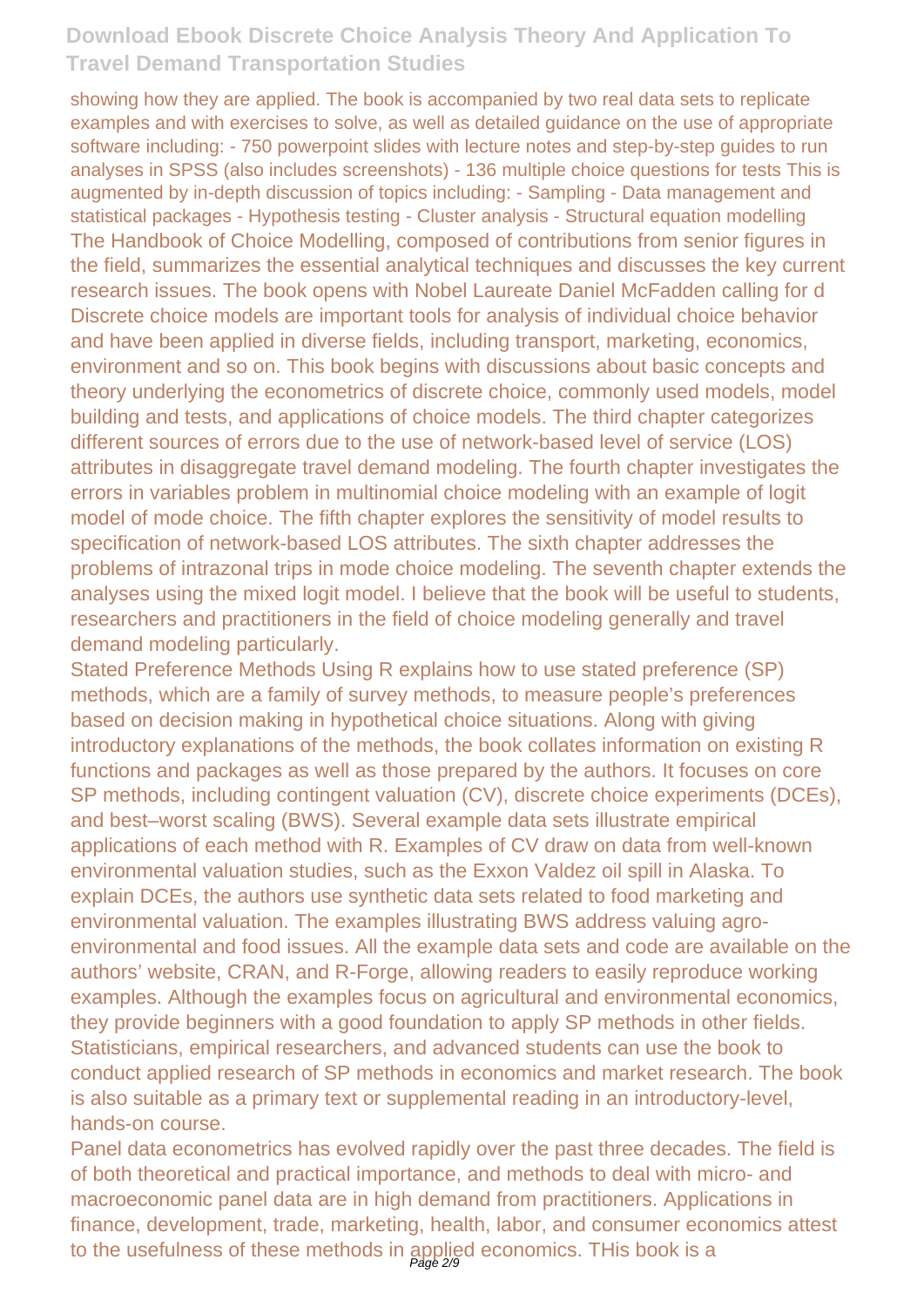comprehensive source on panel data. It contains 20 chapters edited by Professor Badi Baltagi--one of the leading econometricians in the area of panel data econometrics--and authored by renowned experts in the field. The chapters are divided into two sections. Part I examines new developments in theory. It includes panel cointegration, dynamic panel data models, incidental parameters and dynamic panel modeling, and panel data models for discrete choice. The chapters in Part II target applications of panel data, including health, labor, marketing, trade, productivity and macro applications in panels.

Over the past thirty-five years, a substantial amount of theoretical and empirical scholarly research has been developed across the discipline domains of Transportation. This research has been synthesized into a systematic handbook that examines the scientific concepts, methods, and principles of this growing and evolving field. The Handbook of Transportation Science outlines the field of transportation as a scientific discipline that transcends transportation technology and methods. Whether by car, truck, airplane - or by a mode of transportation that has not yet been conceived transportation obeys fundamental properties. The science of transportation defines these properties, and demonstrates how our knowledge of one mode of transportation can be used to explain the behavior of another. Transportation scientists are motivated by the desire to explain spatial interactions that result in movement of people or objects from place to place. Its methodologies draw from physics, operations research, probability and control theory.

Originally published in 1981. Discrete-choice modelling is an area of econometrics where significant advances have been made at the research level. This book presents an overview of these advances, explaining the theory underlying the model, and explores its various applications. It shows how operational choice models can be used, and how they are particularly useful for a better understanding of consumer demand theory. It discusses particular problems connected with the model and its use, and reports on the authors' own empirical research. This is a comprehensive survey of research developments in discrete choice modelling and its applications.

This book describes the new generation of discrete choice methods, focusing on the many advances that are made possible by simulation. Researchers use these statistical methods to examine the choices that consumers, households, firms, and other agents make. Each of the major models is covered: logit, generalized extreme value, or GEV (including nested and cross-nested logits), probit, and mixed logit, plus a variety of specifications that build on these basics. Simulation-assisted estimation procedures are investigated and compared, including maximum stimulated likelihood, method of simulated moments, and method of simulated scores. Procedures for drawing from densities are described, including variance reduction techniques such as anithetics and Halton draws. Recent advances in Bayesian procedures are explored, including the use of the Metropolis-Hastings algorithm and its variant Gibbs sampling. The second edition adds chapters on endogeneity and expectation-maximization (EM) algorithms. No other book incorporates all these fields, which have arisen in the past 25 years. The procedures are applicable in many fields, including energy, transportation, environmental studies, health, labor, and marketing.

The volume presents innovations in data analysis and classification and gives an overview of the state of the art in these scientific fields and applications. Areas that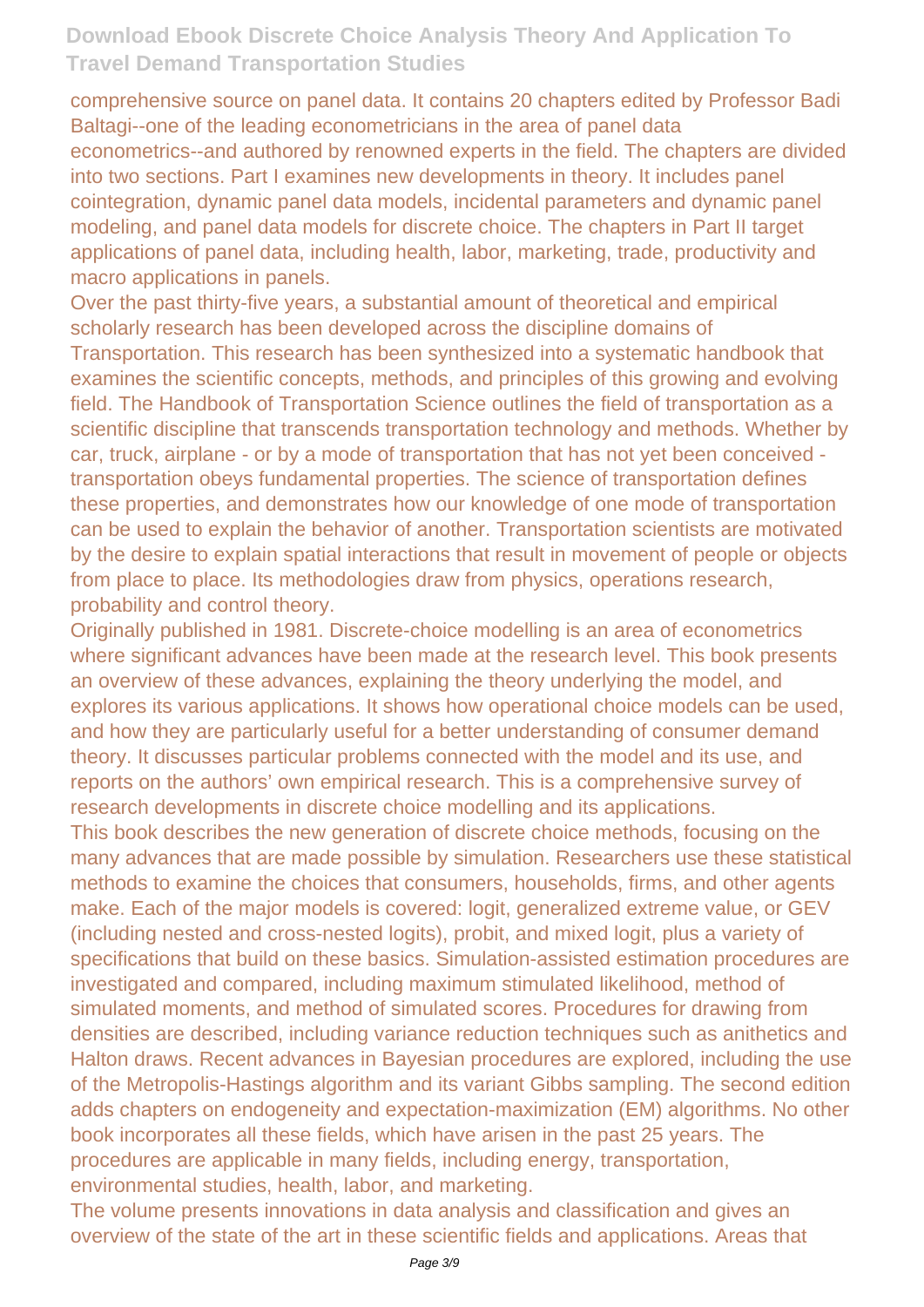receive considerable attention in the book are discrimination and clustering, data analysis and statistics, as well as applications in marketing, finance, and medicine. The reader will find material on recent technical and methodological developments and a large number of applications demonstrating the usefulness of the newly developed techniques.

Choice Models in Marketing examines recent developments in the modeling of choice for marketing and reviews a large stream of research currently being developed by both quantitative and qualitative researches in marketing. Choice in marketing differs from other domains in that the choice context is typically very complex, and researchers' desire knowledge of the variables that ultimately lead to demand in marketplace. The marketing choice context is characterized by many choice alternatives. The aim of Choice Models in Marketing is to lay out the foundations of choice models and discuss recent advances. The authors focus on aspects of choice that can be quantitatively modeled and consider models related to a process of constrained utility maximization. By reviewing the basics of choice modeling and pointing to new developments, Choice Models in Marketing provides a platform for future research

This book provides practical, research-based advice on how to conduct high-quality stated choice studies. It covers every aspect of the topic, from planning and writing the survey, to analyzing results, to evaluating quality. There is no other book on the market today that so thoroughly addresses the methodology of stated choice. Chapters are written by top-notch academics and practitioners in an accessible style, offering practical, tough advice.

This tutorial presents a hands-on introduction to a new discrete choice modeling approach based on the behavioral notion of regret-minimization. This so-called Random Regret Minimization-approach (RRM) forms a counterpart of the Random Utility Maximization-approach (RUM) to discrete choice modeling, which has for decades dominated the field of choice modeling and adjacent fields such as transportation, marketing and environmental economics. Being as parsimonious as conventional RUMmodels and compatible with popular software packages, the RRM-approach provides an alternative and appealing account of choice behavior. Rather than providing highly technical discussions as usually encountered in scholarly journals, this tutorial aims to allow readers to explore the RRM-approach and its potential and limitations hands-on and based on a detailed discussion of examples. This tutorial is written for students, scholars and practitioners who have a basic background in choice modeling in general and RUM-modeling in particular. It has been taken care of that all concepts and results should be clear to readers that do not have an advanced knowledge of econometrics. This book addresses two significant research areas in an interdependent fashion. It is first of all a comprehensive but concise text that covers the recently developed and widely applicable methods of qualitative choice analysis, illustrating the general theory through simulation models of automobile demand and use. It is also a detailed study of automobile demand and use, presenting forecasts based on these powerful new techniques. The book develops the general principles that underlie qualitative choice models that are now being applied in numerous fields in addition to transportation, such as housing, labor, energy, communications, and criminology. The general form, derivation, and estimation of qualitative choice models are explained, and the major models - logit, probit, and GEV - are discussed in detail. And continuous/discrete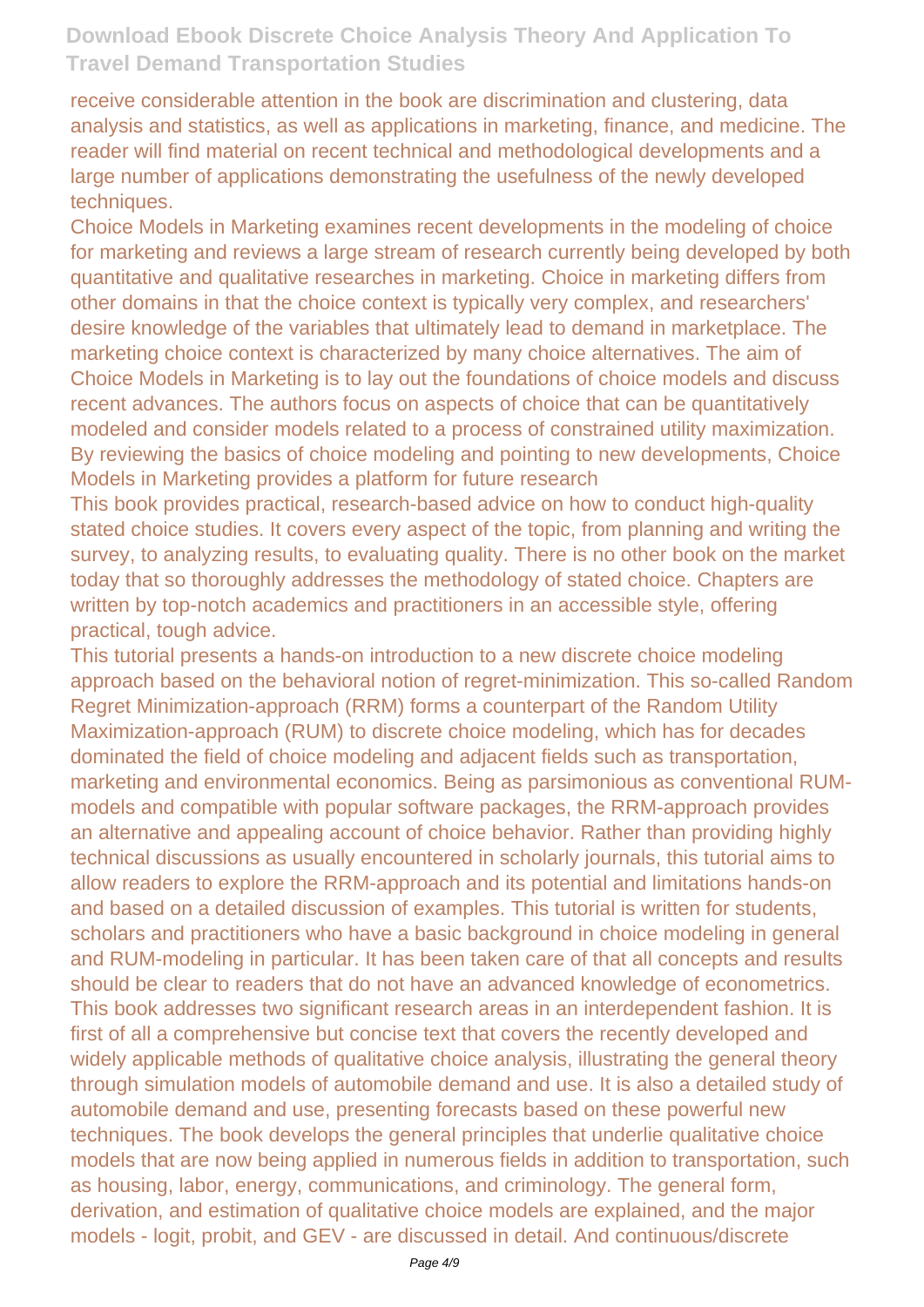models are introduced. In these, qualitative choice methods and standard regression techniques are combined to analyze situations that neither alone can accurately forecast. Summarizing previous research on auto demand, the book shows how qualitative choice methods can be used by applying them to specific auto-related decisions as the aggregate of individuals' choices. The simulation model that is constructed is a significant improvement over older models, and should prove more useful to agencies and organizations requiring accurate forecasting of auto demand and use for planning and policy development. The book concludes with an actual case study based on a model designed for the investigations of the California Energy Commission. Kenneth Train is Visiting Associate Professor in Economics at the University of California, Berkeley, and Director of Economic Research at Cambridge Systematics, Inc., also in Berkeley. Qualitative Choice Analysis is included in The MIT Press Transportation Studies Series, edited by Marvin L. Manheim.

"This book provides a rigorous and comprehensive coverage of transportation models and planning methods and is a must-have to anyone in the transportation community, including students, teachers, and practitioners." Moshe Ben-Akiva, Massachusetts Institute of Technology.

In recent years, airline practitioners and academics have started to explore new ways to model airline passenger demand using discrete choice methods. This book provides an introduction to discrete choice models and uses extensive examples to illustrate how these models have been used in the airline industry. These examples span network planning, revenue management, and pricing applications. Numerous examples of fundamental logit modeling concepts are covered in the text, including probability calculations, value of time calculations, elasticity calculations, nested and non-nested likelihood ratio tests, etc. The core chapters of the book are written at a level appropriate for airline practitioners and graduate students with operations research or travel demand modeling backgrounds. Given the majority of discrete choice modeling advancements in transportation evolved from urban travel demand studies, the introduction first orients readers from different backgrounds by highlighting major distinctions between aviation and urban travel demand studies. This is followed by an indepth treatment of two of the most common discrete choice models, namely the multinomial and nested logit models. More advanced discrete choice models are covered, including mixed logit models and generalized extreme value models that belong to the generalized nested logit class and/or the network generalized extreme value class. An emphasis is placed on highlighting open research questions associated with these models that will be of particular interest to operations research students. Practical modeling issues related to data and estimation software are also addressed, and an extensive modeling exercise focused on the interpretation and application of statistical tests used to guide the selection of a preferred model specification is included; the modeling exercise uses itinerary choice data from a major airline. The text concludes with a discussion of on-going customer modeling research in aviation. Discrete Choice Modelling and Air Travel Demand is enriched by a comprehensive set of technical appendices that will be of particular interest to advanced students of discrete choice modeling theory. The appendices also include detailed proofs of the multinomial and nested logit models and derivations of measures used to represent competition among alternatives, namely correlation, direct-elasticities, and cross-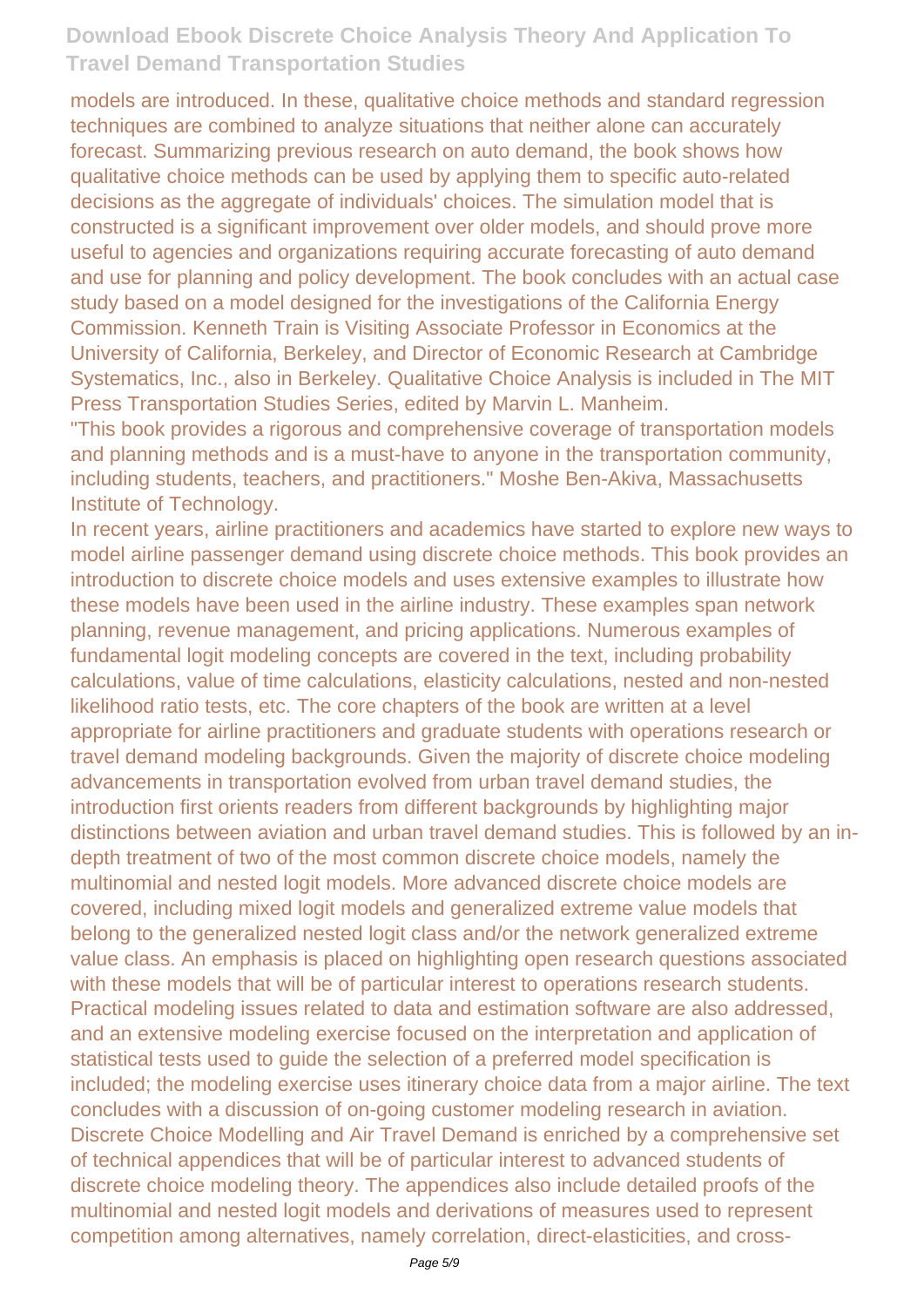#### elasticities.

In the 16th Edition of Advances in Econometrics we present twelve papers discussing the current interface between Marketing and Econometrics. The authors are leading scholars in the fields and introduce the latest models for analysing marketing data. The papers are representative of the types of problems and methods that are used within the field of marketing. Marketing focuses on the interaction between the firm and the consumer. Economics encompasses this interaction as well as many others. Economics, along with psychology and sociology, provides a theoretical foundation for marketing. Given the applied nature of marketing research, measurement and quantitative issues arise frequently. Quantitative marketing tends to rely heavily upon statistics and econometrics. However, quantitative marketing can place a different emphasis upon the problem than econometrics, even when using the same techniques. A basic difference between quantitative marketing research and econometrics tends to be the pragmatism that is found in many marketing studies. Another important motivating factor in marketing research is the type of data that is available. Applied econometrics tends to rely heavily on data collected by governmental organizations. In contrast marketing often uses data collected by private firms or marketing research firms. Observational and survey data are quite similar to those used in econometrics. However, the remaining types of data, panel and transactional, can look quite different from what may be familiar to econometricians. The automation and computerization of much of the sales transaction process leaves an audit trail that results in huge quanitities of data. A popular area of study is the use of scanner data collected at the checkout stand using bar code readers. Methods that work for small data sets may not work well in these larger data sets. In addition, new sources of data, such as clickstream data from a web site, will offer new challenges. This volume addresses these and related issues.

First systematic treatment of best-worst scaling, explaining how to implement, analyze, and apply the theory across a range of disciplines.

Conjoint analysis (CA) and discrete choice experimentation (DCE) are tools used in marketing, economics, transportation, health, tourism, and other areas to develop and modify products, services, policies, and programs, specifically ones that can be described in terms of attributes. A specific combination of attributes is called a concept profile. Building on the authors' significant work in the field, Choice-Based Conjoint Analysis: Models and Designs explores the design of experiment (DOE) issues that occur when constructing concept profiles and shows how to modify commonly used designs for solving DCE and CA problems. The authors provide historical and statistical background and discuss the concepts and inference. The book covers designs appropriate for four classes of DOE problems: (1) attributes in CA and DCE studies are often ordered; (2) studies increasingly are computer-assisted; (3) choice is often influenced by competition; and (4) constraints may exist on attribute levels. Discussion begins with commonly used "generic" designs. The text then presents designs that avoid "dominated" or "dominating" profiles that may occur with ordered attributes and explores the use of orthogonal polynomials to describe relationships between ordered attribute levels and preference. Computer administration entails limited "screen real estate" for presenting concept profiles. The book covers approaches for subsetting attributes and/or levels to "fit" profiles into available "screen real estate." It then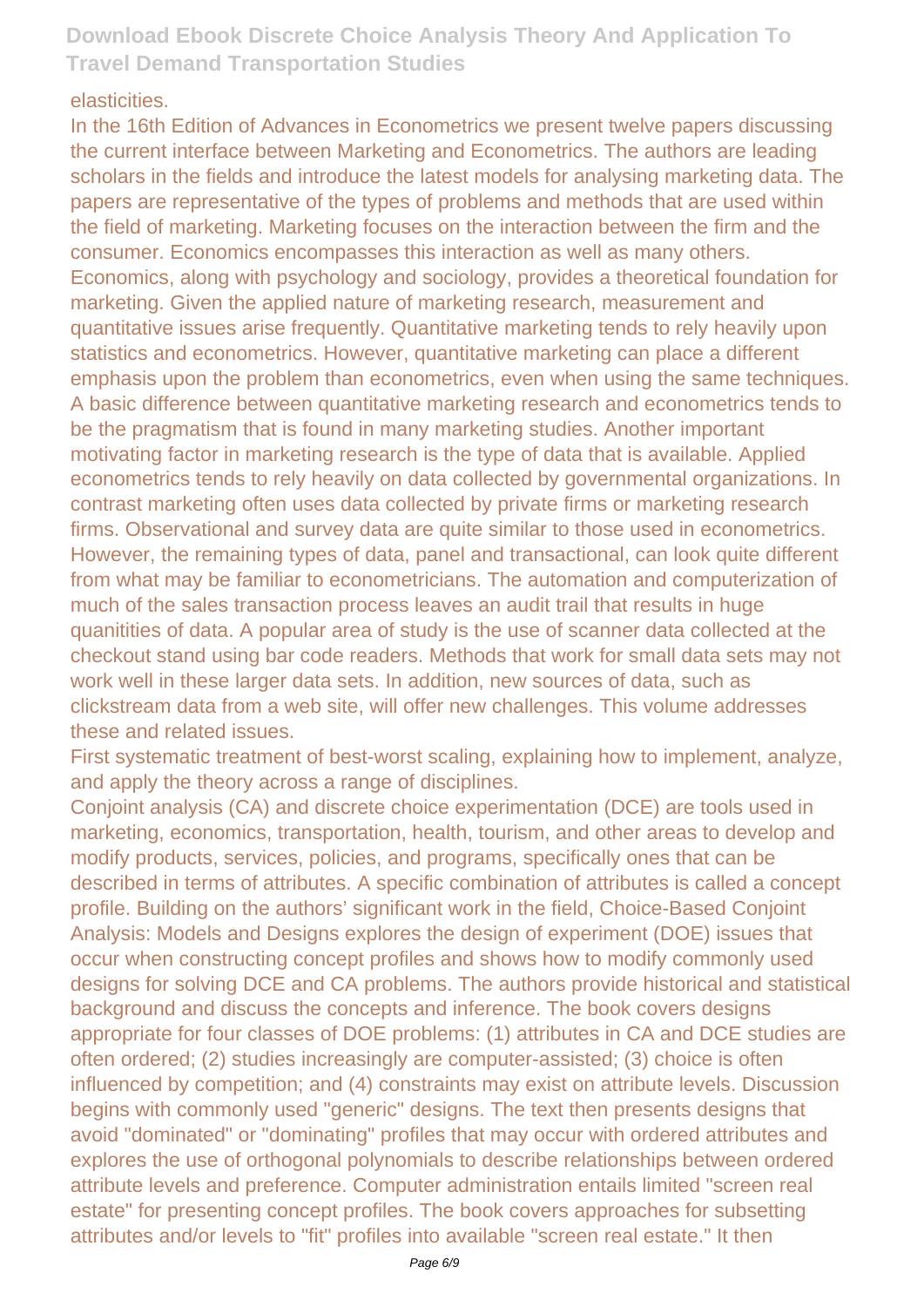discusses strategies for sequential experimentation. Choice also is influenced by the availability of competing alternatives. The book uses availability and cross-effects designs to illustrate the design and analysis of portfolios and shows the relationship between availability effects and interaction effects in analysis of variance models. The last chapter highlights approaches to experimental design in which constraints are imposed on the levels of attributes. These designs provide the means to untangle the pricing and formulation problems in CA and DCE.

Discrete Choice Analysis presents these results in such a way that they are fully accessible to the range of students and professionals who are involved in modelling demand and consumer behavior in general or specifically in transportation - whether from the point of view of the design of transit systems, urban and transport economics, public policy, operations research, or systems management and planning. The methods of discrete choice analysis and their applications in the modelling of transportation systems constitute a comparatively new field that has largely evolved over the past 15 years. Since its inception, however, the field has developed rapidly, and this is the first text and reference work to cover the material systematically, bringing together the scattered and often inaccessible results for graduate students and professionals. Discrete Choice Analysis presents these results in such a way that they are fully accessible to the range of students and professionals who are involved in modelling demand and consumer behavior in general or specifically in transportation - whether from the point of view of the design of transit systems, urban and transport economics, public policy, operations research, or systems management and planning. The introductory chapter presents the background of discrete choice analysis and context of transportation demand forecasting. Subsequent chapters cover, among other topics, the theories of individual choice behavior, binary and multinomial choice models, aggregate forecasting techniques, estimation methods, tests used in the process of model development, sampling theory, the nested-logit model, and systems of models. Discrete Choice Analysis is ninth in the MIT Press Series in Transportation Studies, edited by Marvin Manheim.

Every one relies on some kind of transportation system nearly every day. Go ing to work, shopping, dropping children at school and many other cultural or social activities imply leaving home, and using some form of transportation, which we expect tobe eflicient and reliable. Of course, efliciency and reliabil ity do not occur by chance, but require careful and often relatively complex planning by transportation system managers, both in the public and private sectors. It has long been recognized that mathematics, and, more specifically, op erations research is an important tool of this planning process. However, the range of skills required to cover both fields, even partially, is very large, and the opportunities to gather people with this very diverse expertise are too few. The organization of the NATO Advanced Studies Institute on "Opera tions Research and Decision Aid Methodologies in Traflic and Transportation Management" in March 1997 in Balatonfüred, Hungary, was therefore more than welcome and the group of people that gathered for a very studious two weeks on the shores of the beautiful lake Balaton did really enjoy the truly multidisciplinary and high scientific level of the meeting. The purpose of the present volume is to report, in a chronological order, the various questions that were considered by the lecturers and the' students at the institute. After a general introduction to the topic, the first week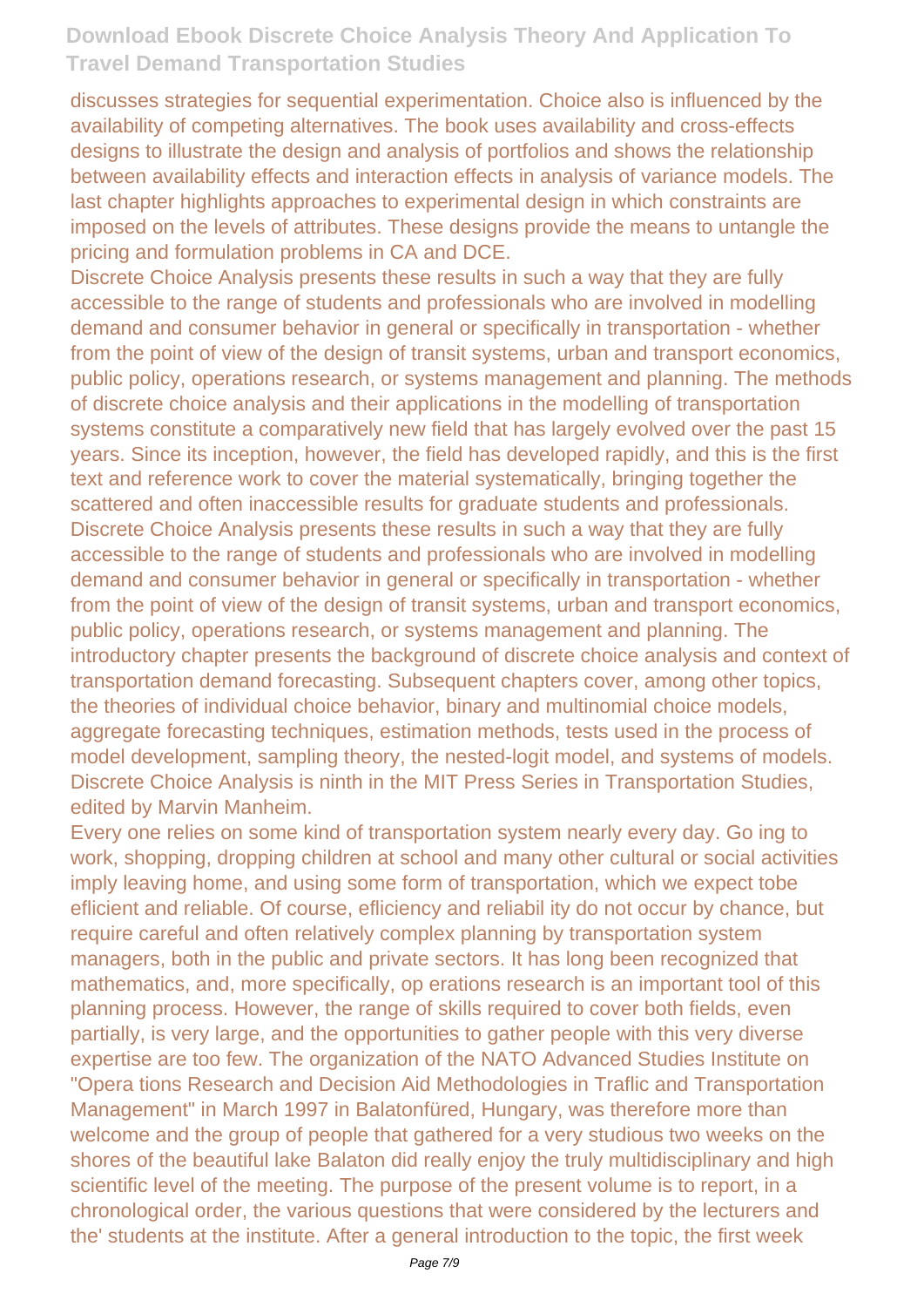focused on issues related to traflic modeling, mostly in an urban context. The second edition of this popular book brings students fully up to date with the latest methods and techniques in choice analysis. Comprehensive yet accessible, it offers a unique introduction to anyone interested in understanding how to model and forecast the range of choices made by individuals and groups. In addition to a complete rewrite of several chapters, new topics covered include ordered choice, scaled MNL, generalised mixed logit, latent class models, group decision making, heuristics and attribute processing strategies, expected utility theory, and prospect theoretic applications. Many additional case studies are used to illustrate the applications of choice analysis with extensive command syntax provided for all NLOGIT applications and datasets available online. With its unique blend of theory, estimation and application, this book has broad appeal to all those interested in choice modelling methods and will be a valuable resource for students as well as researchers, professionals and consultants.

It is increasingly common for analysts to seek out the opinions of individuals and organizations using attitudinal scales such as degree of satisfaction or importance attached to an issue. Examples include levels of obesity, seriousness of a health condition, attitudes towards service levels, opinions on products, voting intentions, and the degree of clarity of contracts. Ordered choice models provide a relevant methodology for capturing the sources of influence that explain the choice made amongst a set of ordered alternatives. The methods have evolved to a level of sophistication that can allow for heterogeneity in the threshold parameters, in the explanatory variables (through random parameters), and in the decomposition of the residual variance. This book brings together contributions in ordered choice modeling from a number of disciplines, synthesizing developments over the last fifty years, and suggests useful extensions to account for the wide range of sources of influence on choice.

This work takes a fresh and contemporary look at the growing interest in the development and application of discrete choice experiments (DCEs) within the field of health economics. The book comprises chapters by highly regarded academics with experience of applying DCEs in the area of health. Thus the book is relevant to postgraduate students and applied researchers with an interest in the use of DCEs for valuing health and health care and has international appeal.

Discrete Choice AnalysisTheory and Application to Travel DemandMIT Press "The discrete choice approach provides an ideal framework for describing the demands for differentiated products and can be used for studying most product differentiation models in the literature. By introducing extra dimensions of product heterogeneity, the framework also provides richer models of firm location and product selection."--BOOK JACKET.

This open access book offers up-to-date advice and practical guidance on how to undertake a discrete choice experiment as a tool for environmental valuation. It discusses crucial issues in designing, implementing and analysing choice experiments. Compiled by leading experts in the field, the book promotes discrete choice analysis in environmental valuation through a more solid scientific basis for research practice. Instead of providing strict guidelines, the book helps readers avoid common mistakes often found in applied work. It is based on the collective reflections of the scientific